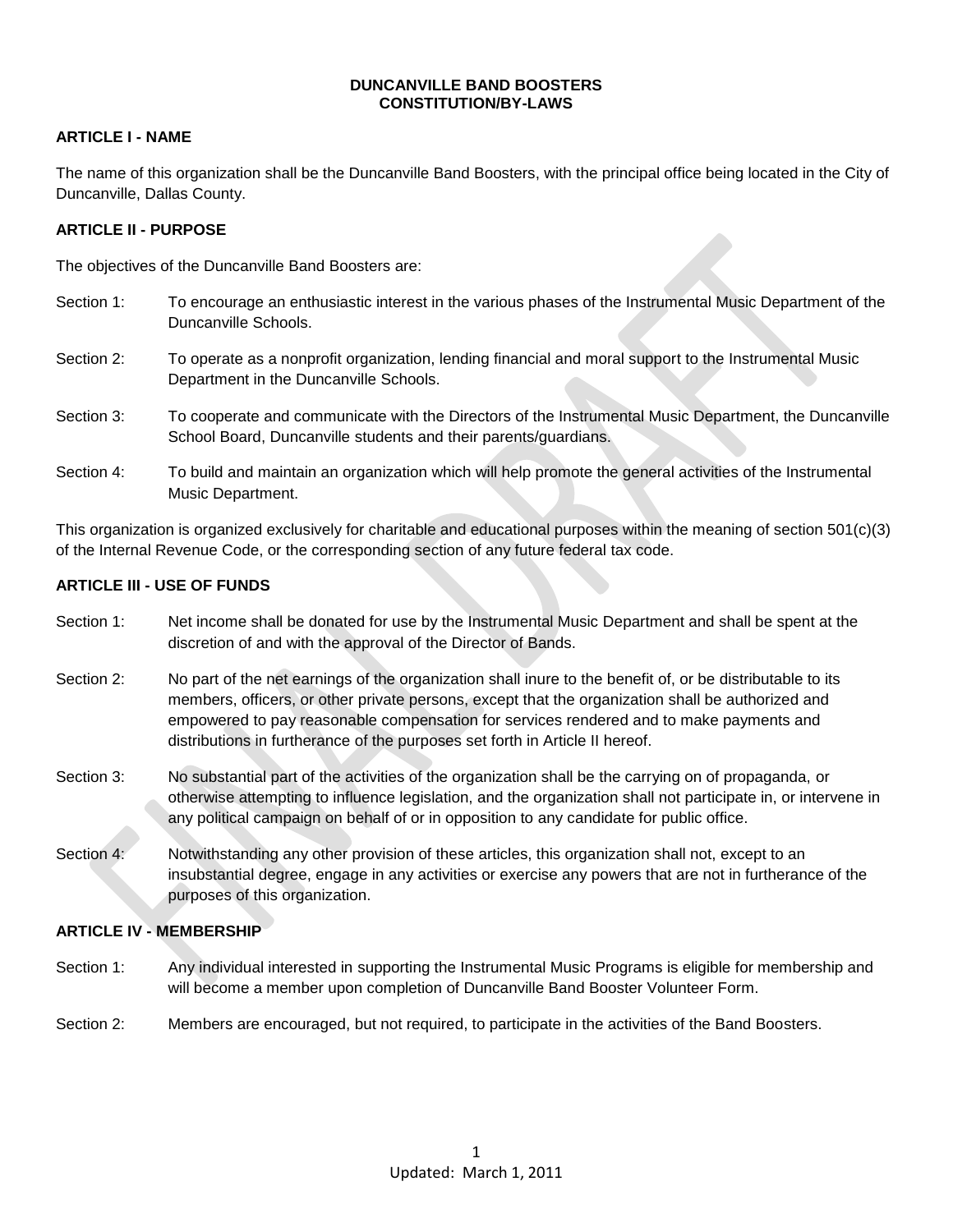## **ARTICLE V – MEETINGS**

- Section 1: Meetings of the Duncanville Band Boosters shall be scheduled for each school year at the discretion of the Director of Bands and/or the Executive Board.
- Section 2: A special Booster meeting may be called by the President and/or the Director of Bands when necessary provided a minimum of one week's notice is given to allow notification of all members.
- Section 3: Twenty-five Booster members shall constitute a quorum.

#### **ARTICLE VI - EXECUTIVE BOARD**

- Section 1: The Executive Board shall consist of all elected officers as defined in Article VII of this Constitution.
- Section 2: Executive Board meetings will be scheduled by the President, First Vice President, or Director of Bands as needed for proper conduct of the Boosters' business.
- Section 3: Two-thirds of the members of the Executive Board shall constitute a quorum.

#### **ARTICLE VII - OFFICERS**

- Section 1: The elected officers of the Duncanville Band Boosters shall consist of an Executive Committee comprised of a President, First Vice President, Secretary, and Treasurer.
- Section 2: The Executive Board shall consist of the Executive Committee, Second Vice President, Director and Assistant Director of Purchasing, Director and Assistant Director of Concessions, Director of Public Relations, Director of Work Schedules, Director of Membership, Director of Fundraising and Director of Hospitality.
- Section 3: To be eligible for a Duncanville Band Booster Executive Board officer position, the member must have a student that is currently active in the Instrumental Music Department of the Duncanville Schools in grades 6-12.
- Section 4: President, First Vice President, Secretary and Treasurer shall only hold one position at any time, and shall not serve for more than two consecutive terms in the same position, unless approved by a two-thirds vote by the Executive Board.
- Section 5: The officers of the Band Boosters will be elected annually at the final Booster meeting of the school year, and will assume office on July 1.
- Section 6: Any officer who has resigned may be replaced by appointment of the Executive Board, to be approved at the next Booster meeting.
- Section 7: A conformed copy of the duties of the officers of the Duncanville Band Boosters shall be kept by the Secretary and distributed annually to the newly elected officers.

## **ARTICLE VIII – OFFICER DUTIES**

- Section 1: The President shall:
	- a. Preside at all meetings of the Boosters
	- b. Appoint all committee chairs and shall be ex-officio member of all committees
	- c. Delegate and organize as needed to make sure all tasks and responsibilities are completed by the appropriate persons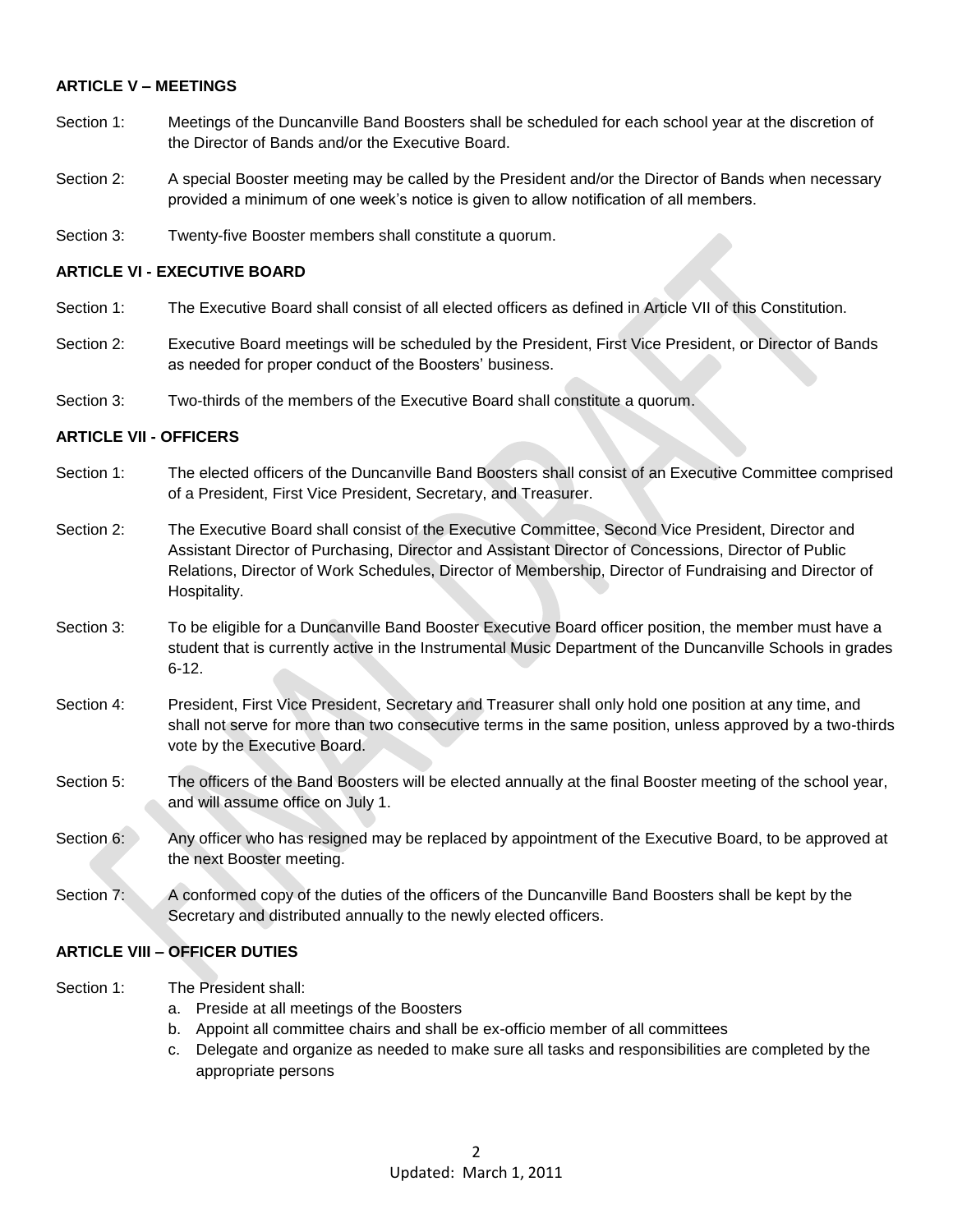Section 2: The First Vice President shall:

- a. Assist the President and assume all the duties of the President in his/her absence
- b. Appoint, train, and assign a sufficient number of high school concession stand supervisors/managers to be in charge of the high school stands throughout the school year
- c. Manage, assign and distribute all high school concession stand keys
- d. Coordinate the annual health code certification and volunteer background clearance of all stand managers and adult concession workers
- e. Oversee and appoint the duties of the stadium clean-up manager during home games/events
- f. Coordinate all concession special events
- Section 3: The Second Vice President shall:
	- a. Appoint, train, and assign a sufficient number of middle school concession stand supervisors/managers to be in charge of middle school stands throughout the school year, including any middle school events held at Duncanville High School's West Gym
	- b. Arrange for concession sales at any middle school special events, in coordination with the Director of Bands and/or middle school Band Director(s)
	- c. Act as liaison between middle school stand managers and Director of Work Schedules to secure extra volunteers as/if needed
	- d. Receive, assign and distribute all middle school concession keys
	- e. Ensure that middle school stand managers complete the volunteer background clearance and annual health code certification training as needed, and shall then deliver Food Handler's Certification Cards to middle school stand managers upon completion
- Section 4: The Director and Assistant Director of Purchasing shall:
	- a. Be responsible for the purchase of concession stand supplies and equipment
	- b. All purchases will be submitted to Treasurer for payment with proper documentation (i.e. original receipts, bills, cash register receipts, invoices, etc.)
	- c. Coordinate with Director of Concession to ensure sufficient supplies for all athletic and special events
	- d. Be responsible for all pick up and delivery of all concession stand supplies and equipment to designated central location
- Section 5: The Director and Assistant Director of Concessions shall:
	- a. Ensure all concession stands are in operation as scheduled for the school year
	- b. Coordinate with the Director of Purchasing and Stand Managers to ensure timely replenishment of concession supplies when needed
	- c. Serve as back up to deliver concession stand supplies and equipment, when necessary
- Section 6: The Secretary shall:
	- a. Keep all required records, financial audit reports/statements and minutes of all meetings
	- b. Attend to any Booster correspondence
	- c. Pick up mail at least once a week from PO Box during the academic year and during the summer
	- d. Distribute all correspondence/invoices within 48 hours to appropriate officers
- Section 7: The Treasurer shall:
	- a. Keep an accurate record of all receipts and disbursements, showing each activity separately, as well as, complete records of all funds
	- b. Prepare a financial statement monthly and present such financial statements at meetings of the Board and at other times, as requested
	- c. Receive all funds due the Boosters, deposit same and is authorized to pay out same and ensure disbursements of expenses are not made without adequate documentation of expenses (i.e. copies of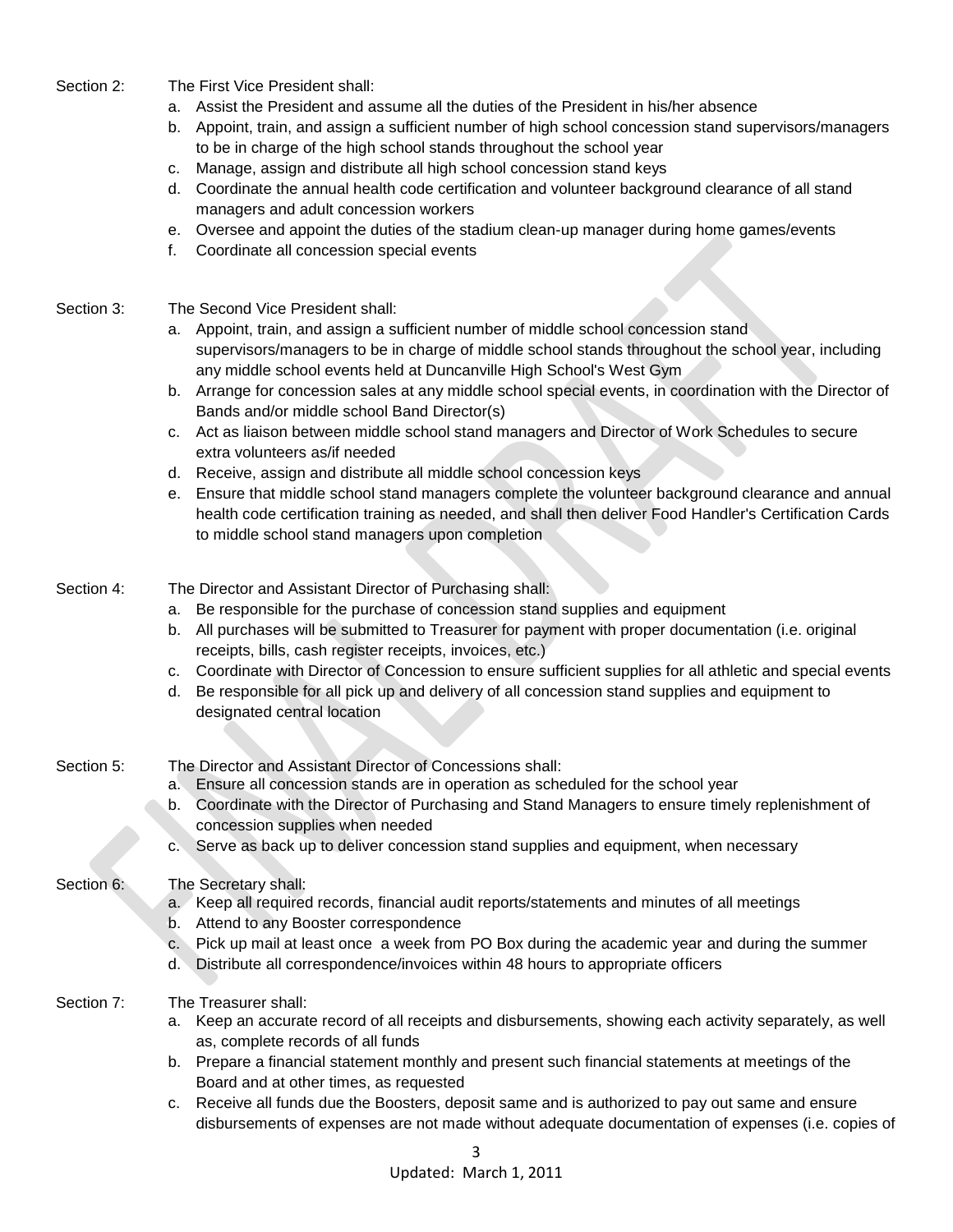bills, cash register receipts, etc) unless authorized and approved by the Executive Committee and Director of Bands

- d. Make disbursements in a timely manner as obligated and authorized by the Executive Board and/or Director of Bands. All drafts shall be signed by any two (2) of the following: Treasurer, President, First Vice President, or Secretary
- e. Supply monies and arrange for the pick up of deposits for the operation of concession stands and special events. All funds shall be deposited within 24 hours (or next business day) of receipt by **Treasurer**
- f. Surrender the financial records of the Duncanville Band Boosters to an appointed auditor when requested
- g. Prepare annual financial report as required in Article X of the Duncanville Band Boosters Constitution/By-Laws
- Section 8: The Director of Public Relations shall:
	- a. Prepare a Summer, Fall and Spring newsletter and distribute to Duncanville Band Boosters membership
	- b. Obtain ads for publications (for example: athletic ads, programs and posters), as directed and approved by the Executive Committee and Director of Bands
	- c. Serve on the Duncanville Marching Invitational Committee and oversee the production of Duncanville Marching Invitational Program, Posters and Ads, with approval of the Executive Committee and Director of Bands
	- d. Work in coordination with Duncanville ISD Chief Communications Officer to leverage internal/external media communications
- Section 9: The Director of Work Schedules shall:
	- a. Coordinate the scheduling of concession stand workers and oversee the publishing of all athletic and special event volunteer opportunities on the Duncanville Band Booster website calendar
	- b. Coordinate all athletic activities with the Duncanville ISD Athletic Directors
	- c. Oversee and maintain website management, in coordination with Director of Bands
- Section 10: The Membership Director shall:
	- a. Be responsible for the recruitment of members throughout the year
	- b. Attend all meetings and programs to encourage new membership
	- c. Be responsible for updating the Duncanville Band Booster membership email directory, and will send emails, as requested by the President
- Section 11: The Director of Fundraising shall:
	- a. Chair Duncanville Marching Invitational (DMI) Committee, coordinate and oversee all duties related to the Duncanville Marching Invitational, UIL Marching Contest and other special events hosted by the Instrumental Music Department of the Duncanville Schools.
	- b. Appoint a coordinator to oversee special fund raising programs (for example: Boston Market, Kroger and Tom Thumb)
- Section 12: Director of Hospitality shall:
	- a. Be responsible for catering of all events/contests hosted by the Instrumental Music Department by providing sufficient meals/refreshments and beverages for the judges, band directors, and monitors
	- b. Serve on the DMI Committee
	- c. Coordinate food hospitality for the following:
		- Duncanville Marching Invitational
		- UIL Marching Contest
		- All Region Band tryouts (2 days)
		- All Region Orchestra tryouts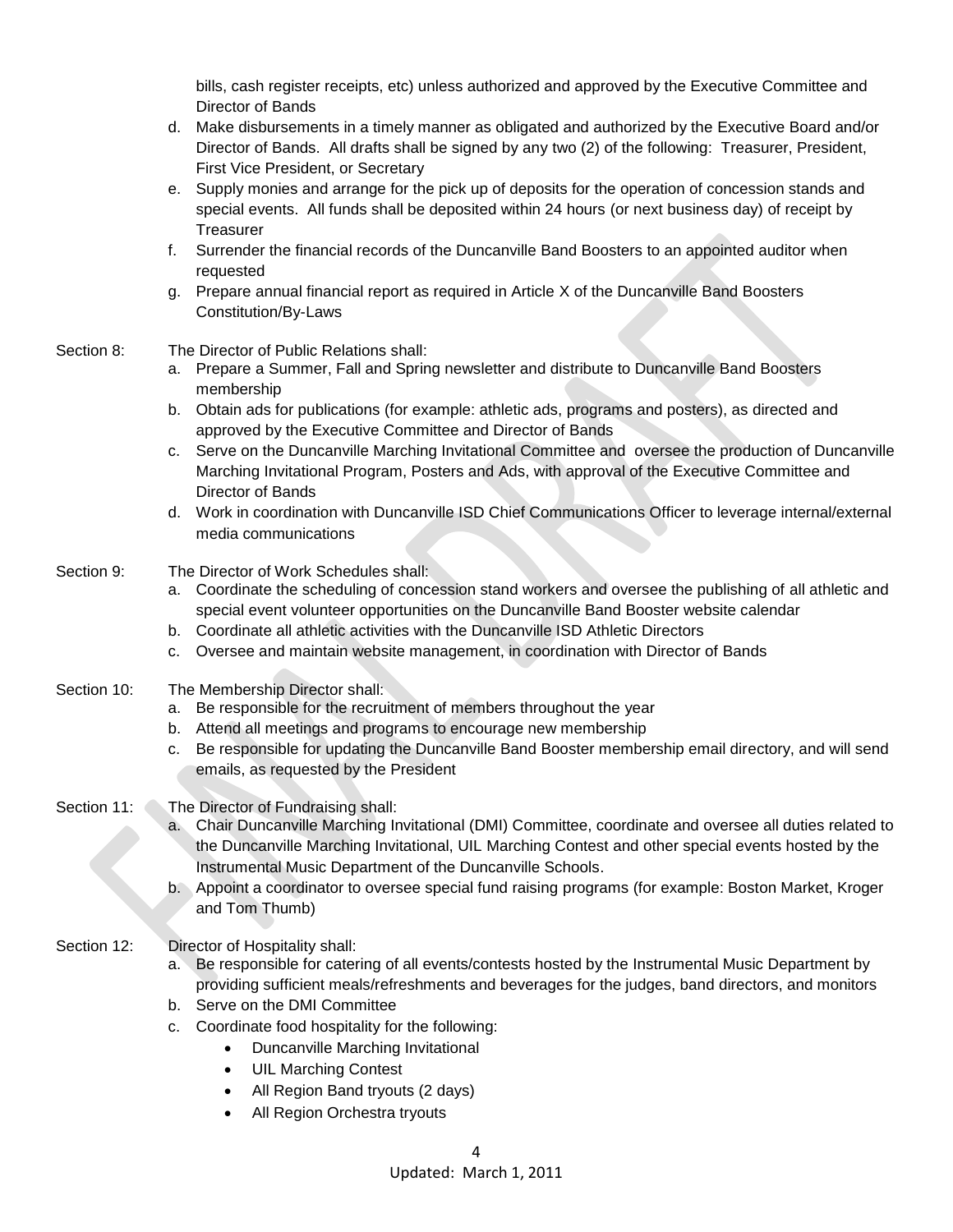- UIL Contest in April (3 days)
- and any other events throughout the year, in coordination with Director of Band

## Section 13: Stand Manager\* shall:

- a. Be responsible for opening assigned stand for scheduled games and special events
- b. Prepare food (unless prepared elsewhere and delivered to the stand)
- c. Assign duties to adult and student volunteers, and clean up following a game/special event
- d. Be responsible for counting the money at the end of each game, with the assistance of another adult, and preparing a deposit sheet for the Treasurer
- e. Be responsible for maintaining Cash Out/In form(s) which shall be required when cash or coins are withdrawn/deposited from/to cash drawer (with appropriate signatures) during any event
- f. Be responsible for communicating any foreseen absences or recruitment of stand volunteers to the Vice President and Volunteer Callers, so an interim Stand Manager and/or volunteers can be assigned to manage/work stand
- g. Be issued a cash box and stand keys prior to the first game of the season, and will return same at the end of his/her season
- h. Participate in the Food Handling training program, and obtain a Food Handling Certification card
- i. Complete volunteer background clearance
- j. Be a parent, grandparent, or guardian of an active child in the Instrumental Music Program in Duncanville schools, in grades 6-12

\*Stand Managers are not officers of the Duncanville Band Booster Board.

## **ARTICLE IX- COMMITTEES**

- Section 1: Nominating Committee of five members shall be appointed by the President at an Executive Board meeting early in the 2<sup>nd</sup> half of each school year. The Nominating Committee will present a slate of officers at the last Booster meeting of the school year. Nominations may be made from the floor following the report of the Nominating Committee and a vote shall be taken.
- Section 2: An audit committee appointed by the President shall audit the Band Booster financial records at least semi-annually and file a report with the Secretary.
- Section 3: Committees may be created as deemed necessary by the Executive Board, chairmen will be appointed by the President.

# **ARTICLE X - ANNUAL FINANCIAL REPORT**

An annual report will be filed with the School Board (to conform with State laws) by June 30 or as required by the Duncanville Independent School District.

# **ARTICLE XI - AUTHORITY**

The rules contained in Robert's Rules of Order - Revised shall govern the Boosters in all cases in which they do not conflict with the rules of the Boosters, the philosophy and objectives of the Duncanville Independent School District, or the UIL guidelines on Booster clubs.

# **ARTICLE XII - AMENDMENTS**

These By-Laws may be amended by a majority vote of the members present at any Booster meeting. The amendments must be been presented at the preceding meeting of the Band Boosters.